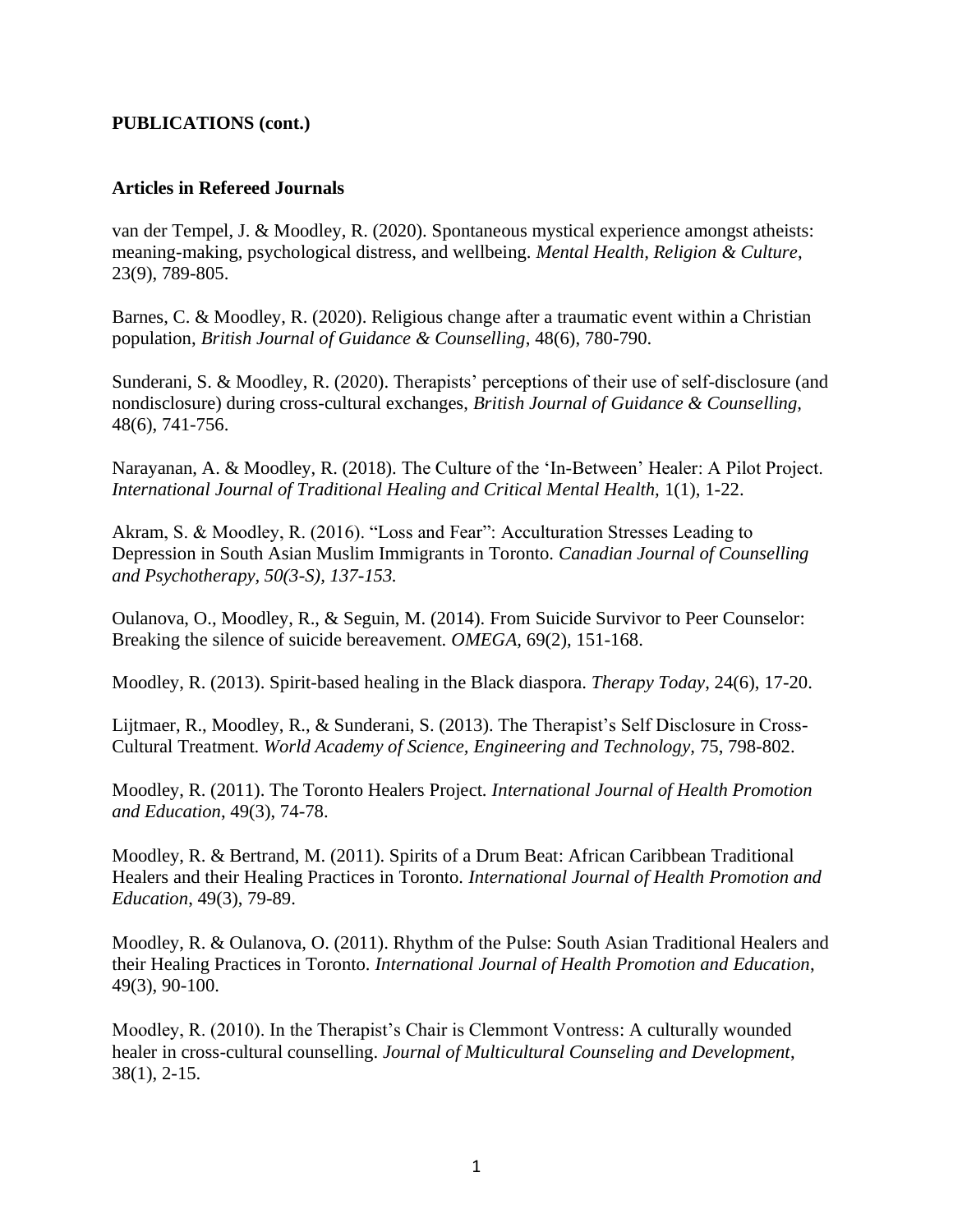Moodley, R. & Sutherland, P. (2010). Psychic retreats in other places: Clients who seek healing with traditional healers and psychotherapists. *Counselling Psychology Quarterly*, 23(3), 267-282.

Oulanova, O. & Moodley, R. (2010). Navigating Two Worlds": Experiences of Canadian mental health professionals who integrate Aboriginal traditional healing practices. *Canadian Counselling Journal,* 44(4), 346-362.

Moodley, R. (2009). Multi(ple) cultural voices speaking 'Outside the Sentence' of Counselling and Psychotherapy. *Counselling Psychology Quarterly*, 22(3), 297-307.

Moodley, R. & Sutherland, P. (2009). Traditional and Cultural Healers and Healing: Dual interventions in counselling and psychotherapy. *Counselling and Spirituality Journal*, 28(1), 11- 31.

Moodley, R. Sutherland, P. & Oulanova, O. (2008). Traditional healing, the body and mind in psychotherapy. *Counselling Psychology Quarterly,* 21(2), 153-165.

Moodley, R. (2007). (Re)placing multiculturalism in counseling and psychotherapy. *British Journal of Guidance and Counselling*, 35(1), 1-22.

Moodley, R. & Mier, S. (2007) Cultural Diversity, Therapist's Openness and Connections with Carl Rogers: An Interview with Nat Raskin. *Person-Centered and Experiential Psychotherapies Journal*, 6(2), 141-151.

Moodley, R. & Costa, I. (2006). Teddy bears, flowers and crucifixes: Collective responses to trauma. *International Journal of Health Promotion and Education,* 44(1), 38-42.

Moodley, R. (2005). Outside race, inside gender: A good enough 'holding environment' in counselling and psychotherapy. *Counselling Psychology Quarterly*, 18(4), 319-328.

Moodley, R. (2003). Matrices in black and white: Implications of cultural multiplicity for research in counselling and psychotherapy. *Counselling and Psychotherapy Research*, 3(2), 115- 121.

Moodley, R. (2001). (Re)Searching for a client in two different worlds: mind the researchpractice gap. *Counselling and Psychotherapy Research,* 1(1), 18-23.

Hall, B. & Moodley, R. (2001). Using an African world view in therapy with black clients. *Counselling and Psychotherapy Journal*, 12(3), 10-13.

Moodley, R. (2000). Counselling and psychotherapy in a multicultural context: Some training issues. Part 1. *Counselling, Journal of the British Association for Counselling*, 11(3), 154-157.

Moodley, R. (2000). Counselling and psychotherapy in a multicultural context: Some training issues, Part 2. *Counselling, Journal of the British Association for Counselling*, 11(4), 221-224.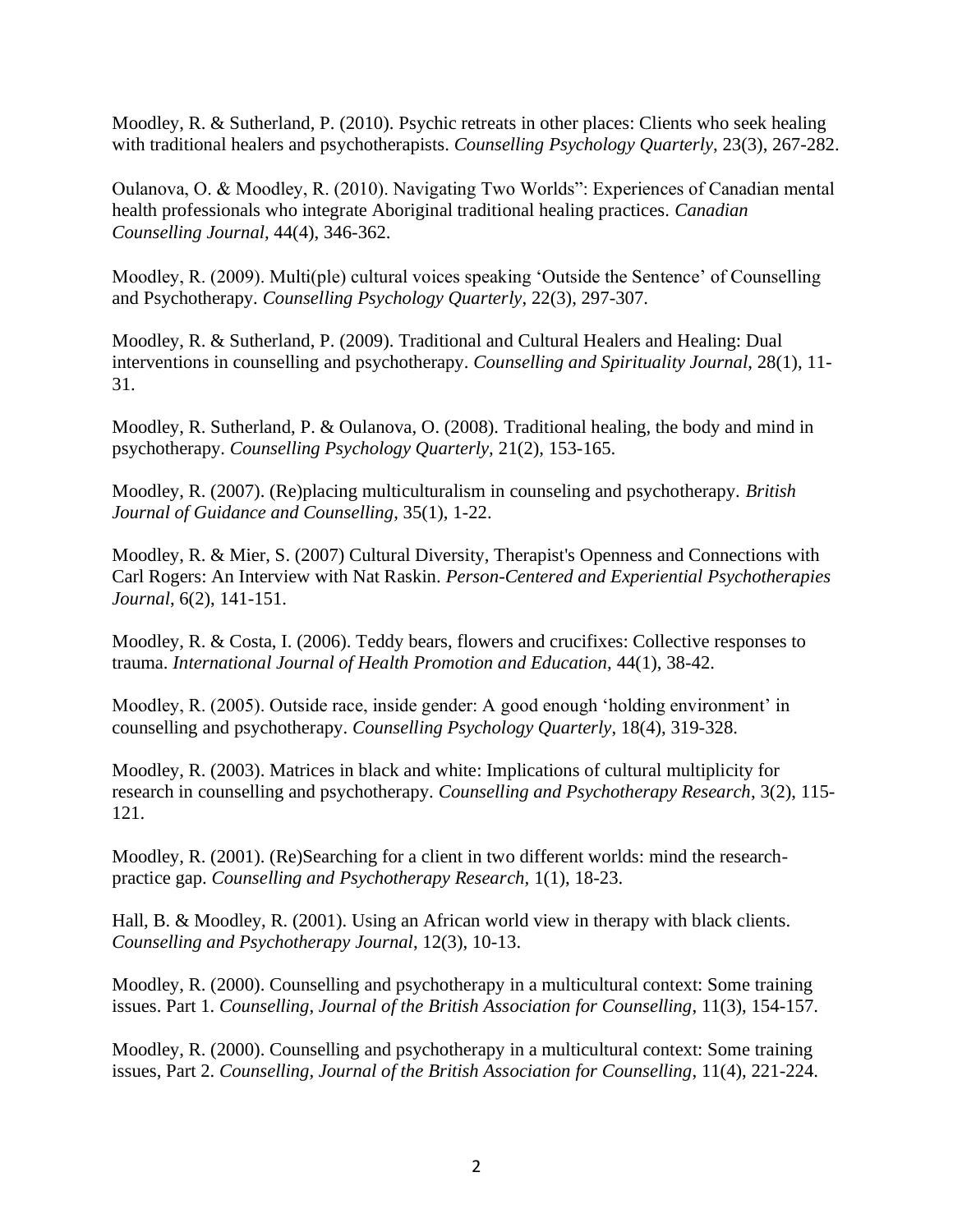Moodley, R. (2000). Representation of subject distress in black and ethnic minority patients: Constructing a research agenda. *Counselling Psychology Quarterly*, 13(2), 159-174.

Moodley, R., Shipton, G. & Falken, G. (2000). The 'right to be desperate' and 'hurt and anger' in the presence of Carl Rogers: A racial/psychological identity approach. *Counselling Psychology Quarterly*, 13(4), 353-364.

Moodley, R. (1999). Challenges and transformation: Counselling in a multi-cultural context. *International Journal for the Advancement of Counselling*, 21(2), 139-152.

Moodley, R. (1999). Psychotherapy with ethnic minorities: A critical review. *Changes, International Journal of Psychology and Psychotherapy*, 17(2), 109-125.

Moodley, R. (1998). "I say what I like": Frank talk(ing) in counselling and psychotherapy. *British Journal of Guidance and Counselling*, 26(4), 495-508.

Moodley, R. (1998). Cultural returns to the subject: Traditional healing in counselling and therapy. *Changes, International Journal of Psychology and Psychotherapy*, 16(1), 45-56.

Moodley, R. & Dhingra, S. (1998). Cross-cultural/racial matching in counselling and therapy: White clients and black counsellors. *Counselling, Journal of the British Association for Counselling*, 9(4), 295-299.

## **Chapters in Books**

Moodley, R., Hui, J. & De Mello, T. (in press). (Re)Placing Multicultural Counselling and Psychotherapy: Diversity, Social Justice, and Beyond. In A. Kassan & R. Moodley (Eds.), *Diversity & Social Justice in Counseling Psychology & Psychotherapy: A Case Study Approach.* San Diego, Cal.: Cognella Press.

Moodley, R., Azarshahi, S., Raghunandan,S., Bojuwoye, O. & Zhang, Y. (in press). Beyond the Talking Cure: Global South Psychologies. In A. Kassan & R. Moodley (Eds.), *Diversity & Social Justice in Counseling Psychology & Psychotherapy: A Case Study Approach.* San Diego, Cal.: Cognella Press.

Moodley, R. & Osazuwa, S. (2020). Race, Culture and Psychotherapy. In R. Moodley & E. Lee (Eds.), *Routledge International Handbook on Race, Culture and Mental Health*. London: Routledge.

Raghunandan, S. & Moodley, R. (2020). Caribbean Healing Traditions. In R. Moodley & E. Lee (Eds.), *Routledge International Handbook on Race, Culture and Mental Health*. London: Routledge.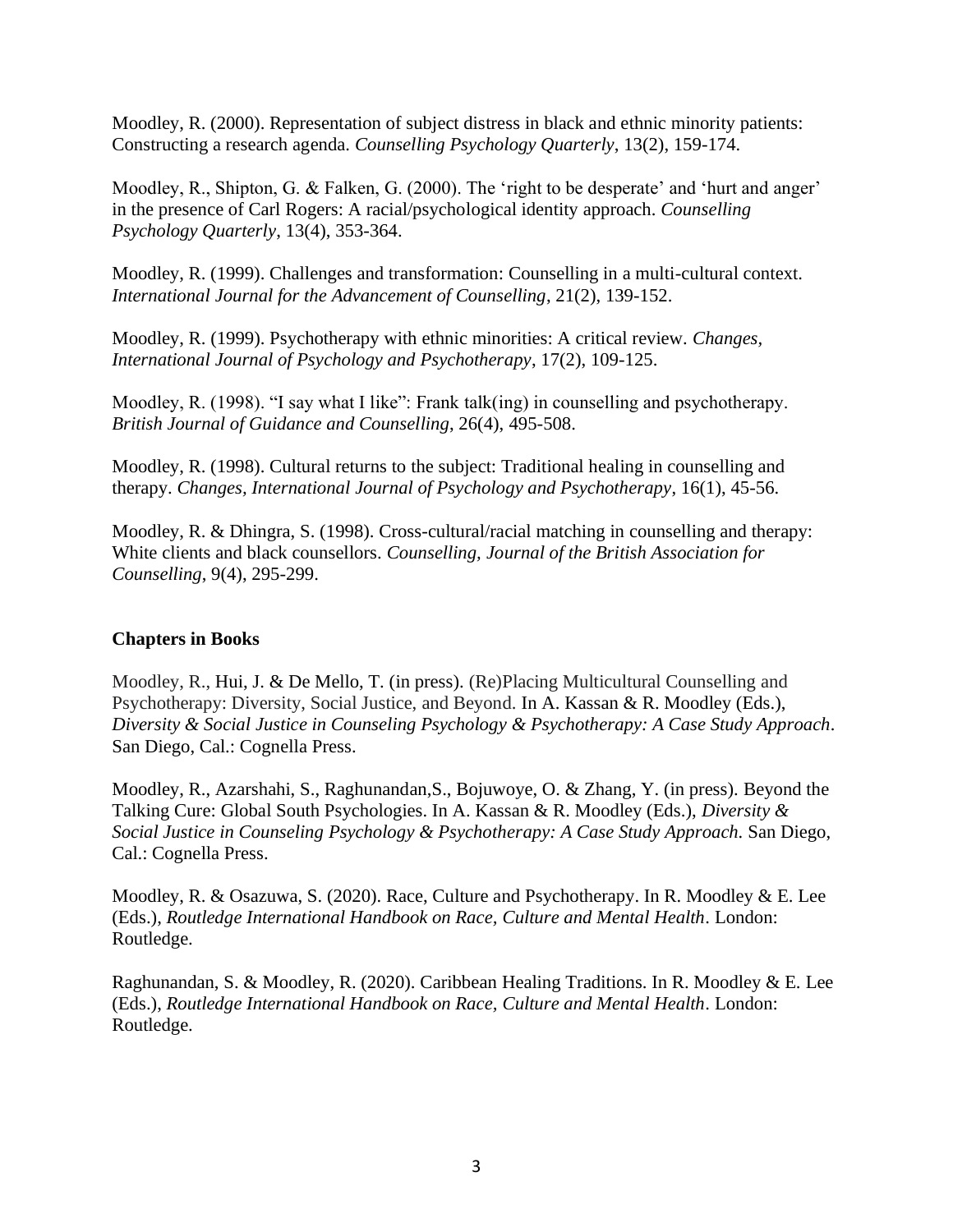Khosla, M., Moodley, R. & Killick, E. (2020). Hinduism and Healing. In R. Moodley & E. Lee (Eds.), *Routledge International Handbook on Race, Culture and Mental Health*. London: Routledge.

Oulanova, O. & Moodley, R. (2020). Critical Multiculturalism, Diversity Counselling and Psychotherapy. In A. Portera, R. Moodley, & M. Milani, M. (Eds.), *Intercultural Counselling and Psychotherapy in Europe*. UK: Cambridge Scholar's Press.

Moodley, R & Shireen, H. (2019). Traditional Healing Practices from Around the World. In P. Dunn (Ed.), *Holistic Healing: Theories, Research and Practices*. Toronto: Canadian Scholar's Press.

Moodley, R., Mujtaba, F. & Kleiman, S. (2018). Critical Race Theory and Mental Health. In B. M. Z. Cohen (Ed.), the *Routledge Handbook of Critical Theory and Mental Health*. London: Routledge.

Moodley, R. & Kleiman, S. (2018). Combating Racism, Racial Discrimination, Xenophobia, and Related Intolerance in Counseling. In C. Lee (Ed.), *Counseling for Social Justice*. Washington: ACA.

Moodley, R., Hong, J. & Zhu, N. (2018). Integrating Asian healing traditions into counseling and psychotherapy. In R. Moodley, T. Lo & N. Zhu (Eds.), *Asian Healing Traditions in Counseling and Psychotherapy*. Los Angeles: Sage.

Moodley, R. & van der Tempel, J. (2018). Contexts, Epistemologies, and Practices of Global South Psychologies. In S. Fernando & R. Moodley (Eds.), *Global Psychologies: Mental Health and the Global South.* London: Palgrave MacMillan.

Oulanova, O. & Moodley, R. (2017). Lessons from Clinical Practice: Some of the ways in which Canadian Mental Health professionals practice integration. In S. Stewart, R. Moodley, & A. Hyatt (Eds.), *Indigenous Cultures and Mental Health Counselling*. New York: Routledge.

Ingraham, M. I., So, J. K. & Moodley, R. (2016). Opera, Multiculturalism and Coloniality. In M. I. Ingraham, J. K. So, & R. Moodley (Eds.), *Opera in a Multicultural World: Coloniality, Culture, Performance*. New York: Routledge.

Davis, D., So, J. K. & Moodley, R. (2016). Voices from the Gallery: Perceptions, Perspectives, and Pleasures of the Opera Audience. In M. I. Ingraham, J. K. So, & R. Moodley (Eds.), *Opera in a Multicultural World: Coloniality, Culture, Performance.* New York: Routledge (pp. 213- 236).

Moodley, R. & Barnes, C. (2015). Multiculturalism, Religion and Counseling: Freedom to Heal. In William West & Greg Nolan (Eds.), *Exploring Therapy, Culture and Spirituality*. Basingstoke: Palgrave McMillan (pp. 7-23).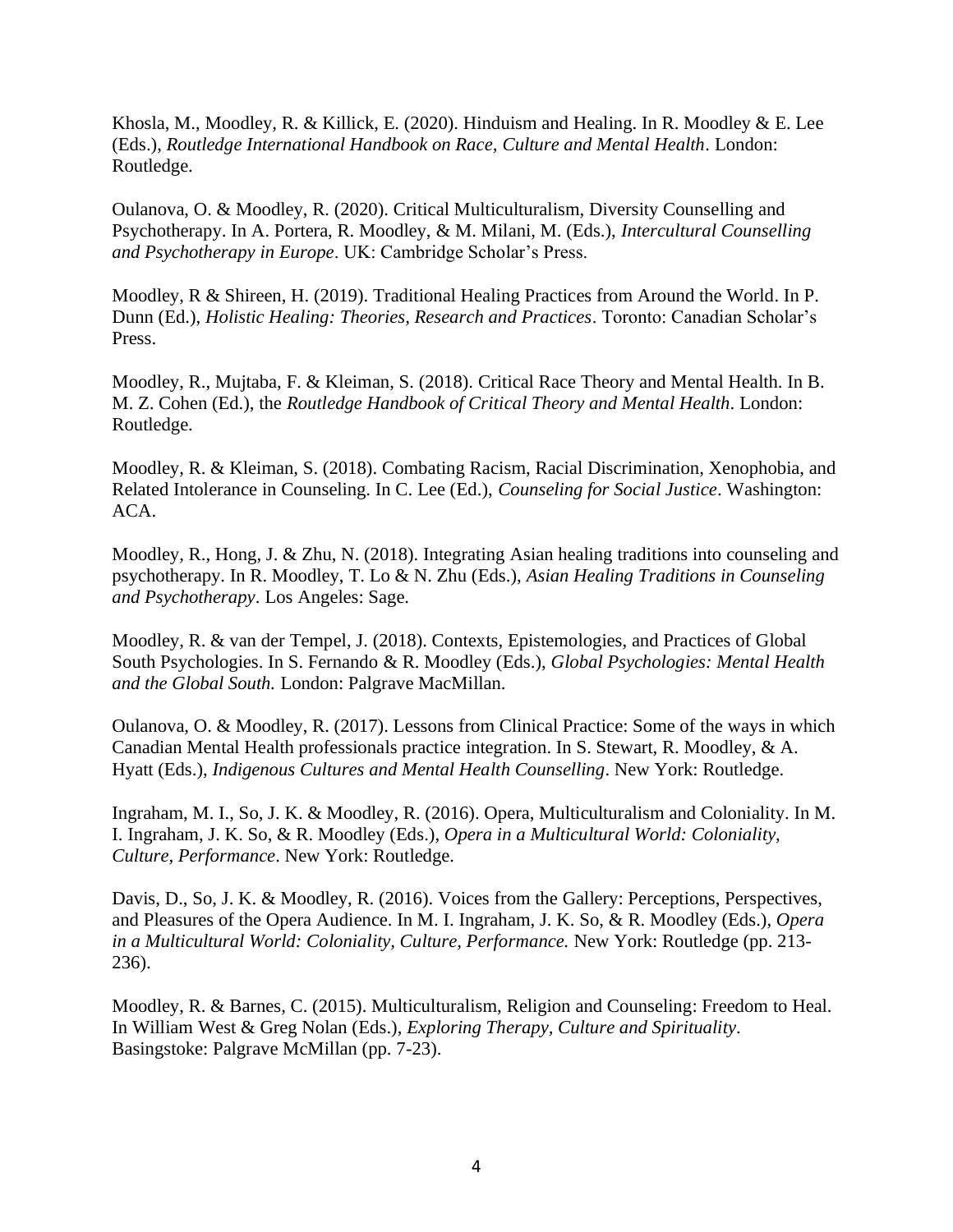Moodley, R. & Sunderani, S. (2015). Diversity in Counseling and Psychotherapy. In Stephen Palmer (Ed.), *The Beginner's Guide to Counselling and Psychotherapy (2nd edition).* London: Sage. (pp. 387-397).

Moodley, R. & Khina, B. (2015). Therapy Without Borders: Bridging Counseling and Psychotherapy, across Cultures. In R. Moodley, M. Lengyell, R. Wu, & U. Gielen (Eds.), *International Counseling: Case Studies Handbook*. Washington: American Counseling Association. (pp. 277-291).

Moodley, R. (2014). Ethno-racial representations and the burden of "Otherness" in mental health. In R. Moodley & M. Ocampo (Eds.), *Critical Psychiatry and Mental Health: Exploring the work of Suman Fernando in Clinical Practice.* London: Routledge.

Moodley, R. & Bertrand, M. (2013). Caribbean Traditional Healing in the Diaspora. In P. Sutherland, R. Moodley & B. Chevannes (Eds.), *Caribbean Healing Traditions: Implications for health and mental health*. New York: Routledge.

Sutherland, P. & Moodley, R. (2011). Research in Transcultural Counselling and Psychotherapy. In C. Lago (Ed.), *The Handbook of Transcultural Counselling and Psychotherapy*. Berkshire: Open University Press/McGraw-Hill.

Moodley, R. & Oulanova, O. (2011). Traditional healing in the course of counselling and psychotherapy. In W. West (Ed.), *exploring therapy, spirituality and healing*. London: Palgrave.

Moodley, R. (2010). Clemmont E. Vontress and the Ongoing Cultural Crisis in Counseling. In R. Moodley & R. Walcott (Eds.), *Counseling Across and Beyond Cultures: Exploring the Work of Clemmont E. Vontress in Clinical Practice.* University of Toronto Press.

Moodley, R. (2010). 'In the Therapist's Chair' is Clemmont E. Vontress: A culturally wounded healer in cross-cultural counseling. In R. Moodley & R. Walcott (Eds.), *Counseling Across and Beyond Cultures: Exploring the Work of Clemmont E. Vontress in Clinical Practice.* Toronto: University of Toronto Press.

Sutherland, P & Moodley, R. (2010). Reclaiming the Spirit: Clemmont E. Vontress and the quest for spirituality and traditional healing in counseling. In R. Moodley  $& R$ . Walcott (Eds.), *Counseling Across and Beyond Cultures: Exploring the Work of Clemmont E. Vontress in Clinical Practice.* University of Toronto Press.

Moodley, R. (2010). East-West Journey in Counselling Psychology: An interview with Pittu Laungani. In R. Moodley, A. Rai & W. Alladin (Eds.), *Bridging East-West Psychology and Counselling: Exploring the work of Pittu Laungani*. New Delhi: Sage.

Moodley, R. (2010). Traditional Healing and Spirituality: Pittu Laungani building bridges in counseling. In R. Moodley, A. Rai & W. Alladin (Eds.), *Bridging East-West Psychology and Counselling: Exploring the work of Pittu Laungani*. New Delhi: Sage.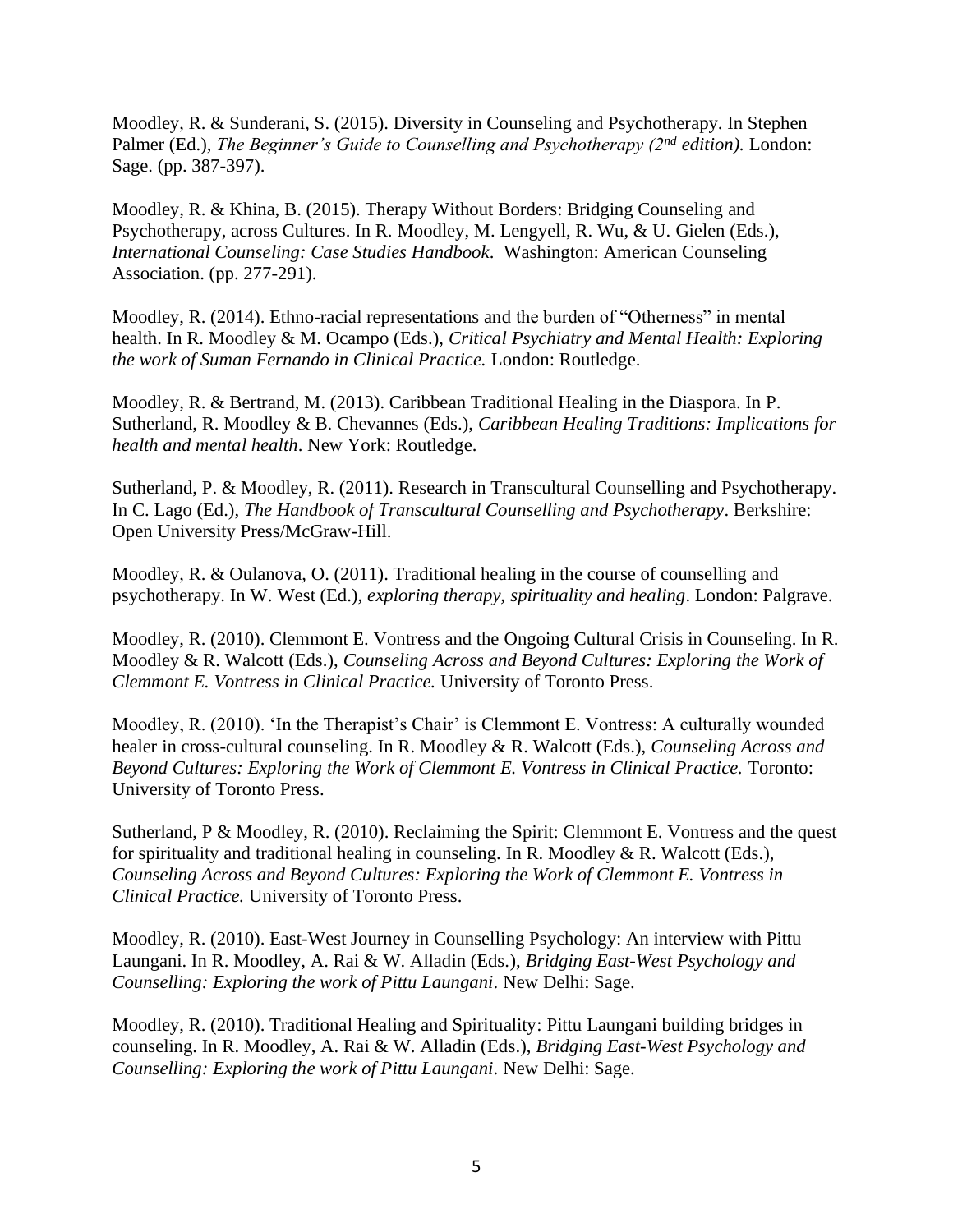Rai, A & Moodley, R. (2010). South Asian Traditional Healing in Counselling: Laungani's Search for a Transcultural Approach. In R. Moodley, A. Rai & W. Alladin (Eds.), *Bridging East-West Psychology and Counselling: Exploring the work of Pittu Laungani*. New Delhi: Sage.

Moodley, R. & Nobbs, L. (2010). Multiple Identities and Anti-Discriminatory Counselling Practices. In C. Lago & B. Smith (Eds.), *Anti-Discriminatory Practices in Counselling & Psychotherapy.* London: Sage.

Costa, I. & Moodley, R. (2009). Roadside Memorials: Beyond Individual Grieving. In J. D. Morgan, P. Laungani & S. Palmer (Eds.), *Death and Bereavement around the World*. Amityville, NY: Baywood.

Moodley, R. & Lubin, D. (2008). Developing your career to working with diversity. In S. Palmer & R. Bor (Eds.) *The Practitioner's Handbook*. London: Sage.

Moodley, R., Lubin, D. & Akram, S. (2008). Counseling for Transition Trauma and Health Concerns. Response 1. In N. Arthur & P. Pedersen (Eds.), *Critical Incidents in Counseling for International Transitions*. Washington: American Counseling Association.

Moodley, R. (2006). Cultural representations and interpretations of 'subjective distress' in ethnic minority patients. In R. Moodley & S. Palmer (Eds.), *Race, Culture and Psychotherapy* (pp. 252- 264). London: Routledge.

Moodley, R. & Curling, D. (2006). on 'culture' (pp. 129-130), 'ethnicity' (pp. 189-190), 'multiculturalism' (p. 385), 'race' (pp. 324-325). In Y. Jackson (Ed.), *Encyclopedia of Multicultural Psychology*. Thousand Oaks, California: Sage.

Moodley, R. & Palmer, S. (2006). Race, culture and other multiple configurations: An absent presence in psychotherapy. In R. Moodley & S. Palmer (Eds.), *Race, Culture and Psychotherapy*  (pp. 11-26). London: Routledge.

Moodley, R. & Vontress, C. (2006). Race and culture in counselling research. In C. Lago (Ed.), *Race, Culture and Counselling* (pp. 229-238). Berkshire, England: Open University Press. Moodley, R. (2005). Shamanic performances: Healing through magic and the supernatural. In R. Moodley & W. West (Eds.), *Integrating Traditional Healing Practices in Counselling and Psychotherapy* (pp. 2-14). Thousand Oaks, California: Sage.

Shumona, R. & Moodley, R. (2006) Feminist Spirituality, Mother Kali, and Cultural Healing. In R. Moodley & S. Palmer (eds) Race, Culture and Psychotherapy: Critical Perspectives in Multicultural Practice. London: Routledge.

Moodley, R. (2004). Looking back on anger and hurt. In R. Moodley, C. Lago & A. Talahite (Eds.), *Carl Rogers Counsels a Black Client: Race, Culture and Person-Centred Counselling*  (pp. 17-35). Ross-on-Wye, UK: PCCS Books.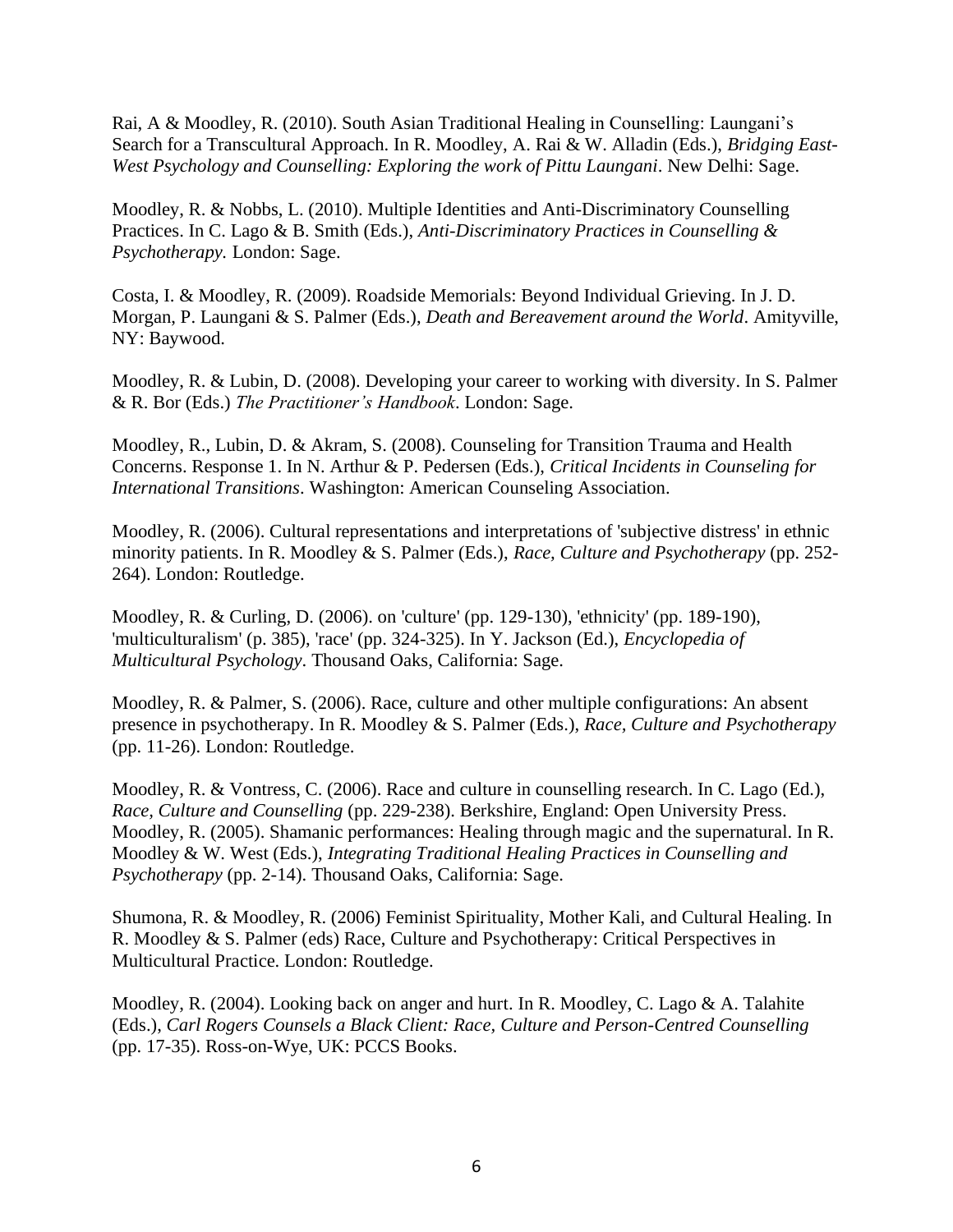Moodley, R, Lago, C. & Talahite, A. (2004) 'Introduction' to Carl Rogers counsels a black client. In R. Moodley, C. Lago & A. Talahite (Eds.), *Carl Rogers Counsels a Black Client: Race, Culture and Person-Centred Counselling* (pp. 14-24). Ross-on-Wye, UK: PCCS Books.

Moodley, R., Shipton, G. & Falken, G. (2004). The 'right to be desperate' and 'hurt and anger' in the presence of Carl Rogers: A racial/psychological identity approach. In R. Moodley, C. Lago & A. Talahite (Eds.), *Carl Rogers Counsels a Black Client: Race, Culture and Person-Centred Counselling* (pp. 105-115). Ross-on-Wye, UK: PCCS Books.

Talahite, A. & Moodley, R. (2004). Therapist's faces, client's masks: Racial enactments through pain, anger and hurt. In R. Moodley, C. Lago & A. Talahite (Eds.), *Carl Rogers Counsels a Black Client: Race, Culture and Person-Centred Counselling* (pp. 213-227). Ross-on-Wye, UK: PCCS Books.

Moodley, R. (2003). Double, triple, multiple jeopardy. In C. Lago & B. Smith (Eds.), *Antidiscriminatory Counselling Practice* (pp. 120-134). London: Sage.

Moodley, R. (2002). "I say what I like": Frank talk(ing) in counselling and psychotherapy. In S. Palmer (Ed.), *Multicultural Counselling* (pp. 157-171). London: Sage. Originally published in the *British Journal of Guidance and Counselling*, 1998, 26(4), 495-508.

Moodley, R. & Dhingra, S. (2002). Cross-cultural/racial matching in counselling and therapy: White clients and black counsellors. In S. Palmer (Ed.), *Multicultural Counselling* (pp. 191-200). London: Sage. Also in (2001), Pat Milner & S. Palmer (Eds.), *Counselling: The BACP Counselling Reader*, Volume 2 (pp. 543-551). London: Sage. Originally published in *Counselling, Journal of the British Association for Counselling*, 1998, 9(4), 295-299.

Lago, C. & Moodley, R. (2002). Multicultural issues in eclectic and integrative counselling and psychotherapy. In S. Palmer (Ed.), *Multicultural Counselling* (pp. 40-56). London: Sage. Originally published in (2000) in S. Palmer & R. Woolfe (Eds.) *Integrative and Eclectic Counselling and Psychotherapy* (pp. 233-251). London: Sage.

Moodley, R. (2001). Counselling and psychotherapy in a multicultural context: Some training issues, In P. Milner & S. Palmer (Eds.), *Counselling: The BACP Counselling Reader*, Volume 2 (pp. 599-612). London: Sage. Originally published in *Counselling, Journal of the British Association for Counselling*, 2000, 11(3), 154-157.

Moodley, R. & Dhingra, S. (2001). Cross-cultural/racial matching in counselling and therapy: White clients and black counsellors. In P. Milner & S. Palmer (Eds.), *Counselling: The BACP Counselling Reader*, Volume 2 (pp. 543-551). London: Sage. Originally published in *Counselling, Journal of the British Association for Counselling*, 1998, 9(4), 295-299.

Lago, C. & Moodley, R. (2000). Multicultural issues in eclectic and integrative counselling and psychotherapy. In S. Palmer & R. Woolfe (Eds.), *Integrative and Eclectic Counselling and Psychotherapy* (233-251). London: Sage.